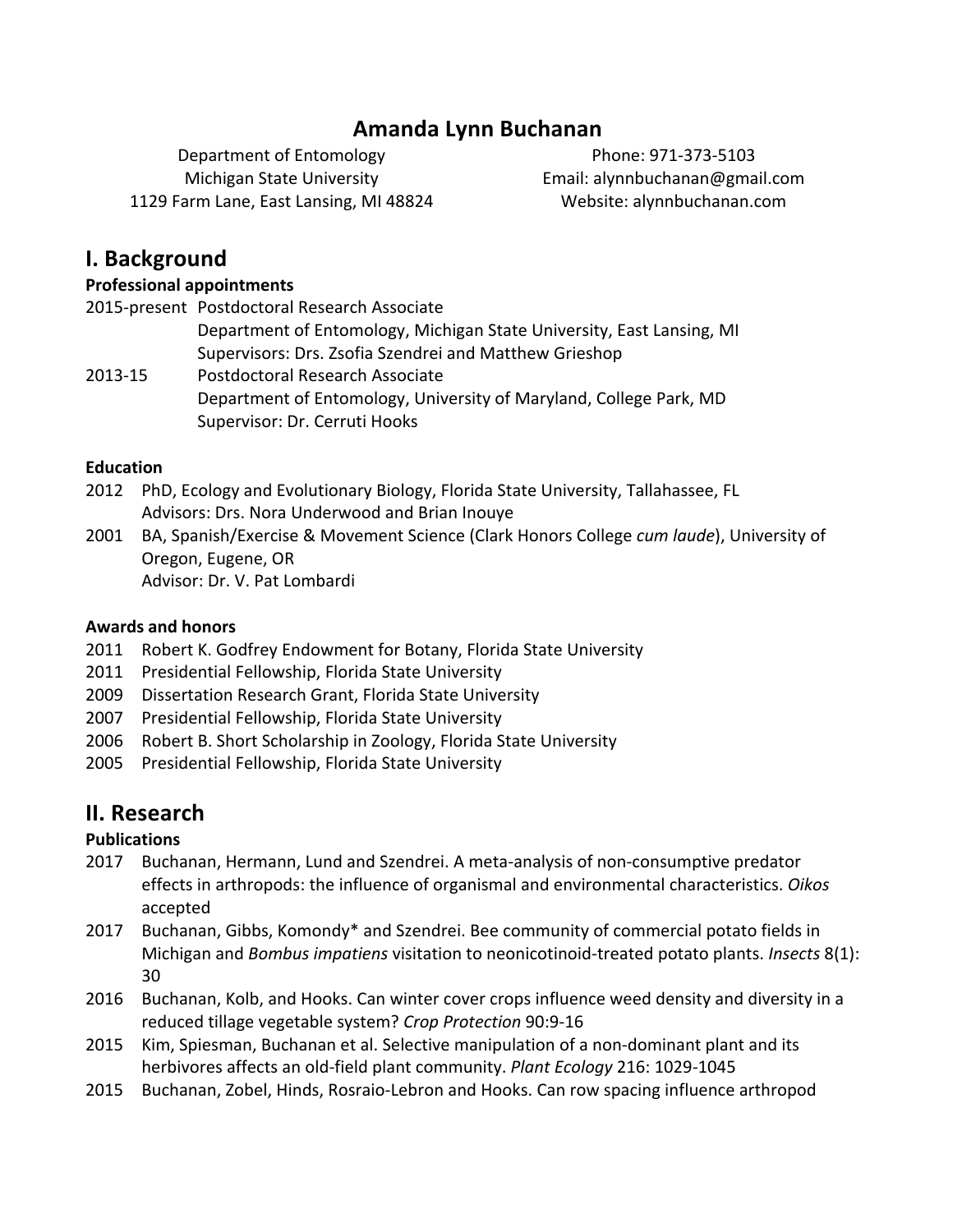communities in soybean? Implications for early and late planting. *Environmental Entomology* 44(3): 557-561

- 2015 Buchanan. Effects of damage and pollination on sexual and asexual reproduction in a flowering clonal plant. *Plant Ecology* 216: 273-282
- 2013 Buchanan and Underwood. Attracting pollinators and avoiding herbivores: insects influence plant traits within and across years. Oecologia 173: 473-482
- 2013 Buchanan. Damage by *Neochetina* weevils (Coleoptera: Curculionidae) induces resistance in *Eichhornia crassipes* (Commelinales: Pontederiaceae). *Florida Entomologist* 96(2): 458-462
- 2004 Holland, Buchanan and Loubeau. Oviposition choice and larval survival in an obligately pollinating granivorous moth. *Evolutionary Ecology Research* 6: 607-618
- \*undergraduate co-author

**Presentations** (t = talk,  $p =$  poster,  $* =$  invited talk)

- 2017 *Integrated pest management in specialty crops: controlling key pests of asparagus* (t\*) Entomol. Soc. of America, Denver CO (upcoming)
- 2016 Alternative pest management strategies in specialty crops (t) International Congress of Entomology, Orlando FL
- 2016 *Pest management strategies for asparagus* (t\*) Entomol. Soc. of America North Central Branch, Cleveland OH
- 2015 *Cover crop diversity and management for weed control in organic agro-ecosystems* (t<sup>\*</sup>) Entomol. Soc. of America/American Society of Agronomy/Crop Science Society of America/Soil Science Society of America, Minneapolis MN
- 2015 *Developing innovative tactics for pest management in asparagus* (p) Entomol. Soc. of America, Minneapolis MN
- 2014 Soil disturbance and ground cover: How weed communities and weed seed predators respond to *tillage and cover crop residue in organic agricultural systems* (t) Ecol. Soc. of America, Sacramento CA
- 2014 *Induced resistance in invasive plants: Implications for biocontrol* (t\*) Entomol. Soc. of America, Portland OR
- 2013 Plant responses to the joint effects of herbivores and pollinators (t) University of Maryland, College Park MD
- 2012 Allocation shifts favor asexual reproduction: response to damage and pollination in a clonal *flowering plant (Eichhornia crassipes)* (t) Ecol. Soc. of America, Portland OR
- 2011 Attracting pollinators and avoiding herbivores: Resource allocation in a perennial plant (t) Ecol. Soc. of America, Austin TX
- 2011 *Insect foragers and plant allocation pattern: Within- and among-year effects in Chamerion angustifolium* (p) Bucknell University, Lewisburg PA
- 2009 A dynamic optimization model of the influence of allocation pattern and herbivore and *pollinator environments on plant fitness* (p) Ecol. Soc. of America, Albuquerque NM
- 2009 *Evolutionary consequences of plant phenology, herbivory, and pollination* (t) Southeastern Ecology and Evolution Conference, Gainesville FL
- 2006 *Do magnet species, floral diversity and fire management influence pollination success in the rewardless orchid* Calopogon barbatus? (p) Ecol. Soc. of America, Memphis TN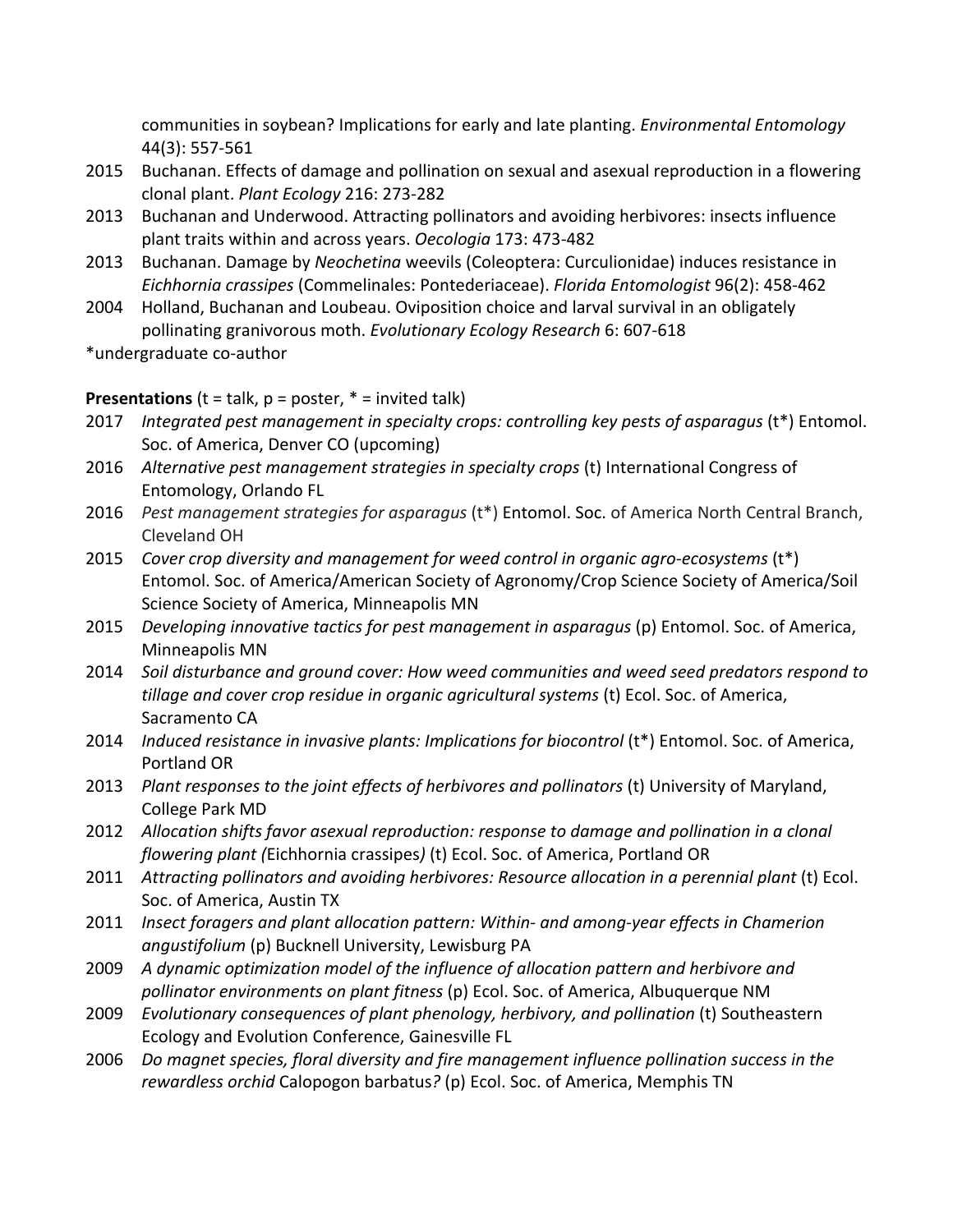#### **Support**

- 2016-8 Buchanan (primary PI), Grieshop and Szendrei. *Developing novel pest management tactics for* asparagus and cherry. Project GREEEN Michigan State University, \$80,000
- 2016 Szendrei, Buchanan (primary PI) and Grieshop. *Developing novel pest management tactics for asparagus.* Michigan Asparagus Research Committee, \$5,000
- 2013-4 Hooks, Chen and Buchanan (secondary PI). *Developing economic and ecological sustainable pest management practices for growers of leguminous and solanaceous crops.* USDA-NIFA Northeastern IPM Competitive Grants Program, \$83,058
- 2013-4 Chen, Hooks and Buchanan (primary PI). *Evaluation of cover crop mixtures on soil fertility and quality, insect and pest management, crop yield and profitability for corn production*. USDA-OREI Integrated Agriculture and Natural Resources Extension and Research Competitive Grants Program, \$32,000
- 2011 Buchanan (sole PI). *Growth, reproduction, and herbivore resistance in water hyacinth* (Eichhornia crassipes). Julia Morton Invasive Plant Research Grant, Florida Exotic Pest Plant Council, \$1,612

### **Undergraduate research mentees**

Michigan State University (1) University of Maryland (4)

Florida State University (2) Rocky Mountain Biological Lab (1)

# **III. Teaching**

### **Undergraduate courses**

- 2012 General Biology for Non-Majors (Primary Instructor, lecture) BSC1005
- 2012 Experimental Biology: Pollination Biology (Teaching Assistant, lab) BSC3402L
- 2011 Plant Biology (Teaching Assistant, lab) BOT3015L)
- 2011 Anatomy & Physiology II (Teaching Assistant, lab) BSC2086L
- 2010 Plant Biology (Teaching Assistant, lecture) BOT3015
- 2010 Research Methods (Teaching Assistant, lecture + lab) ISC3523C
- 2009 Experimental Biology: Foraging Ecology (Teaching Assistant, lab) BSC3402L
- 2008 General Ecology (Teaching Assistant, lecture) PCB3043
- 2007 General Ecology (Teaching Assistant, lecture) PCB3043
- 2006 Anatomy & Physiology I (Teaching Assistant, lab) BSC2085L

### **Undergraduate guest lectures**

"Chemical ecology" for General Ecology PCB3043

"Mutualism" for General Ecology PCB3043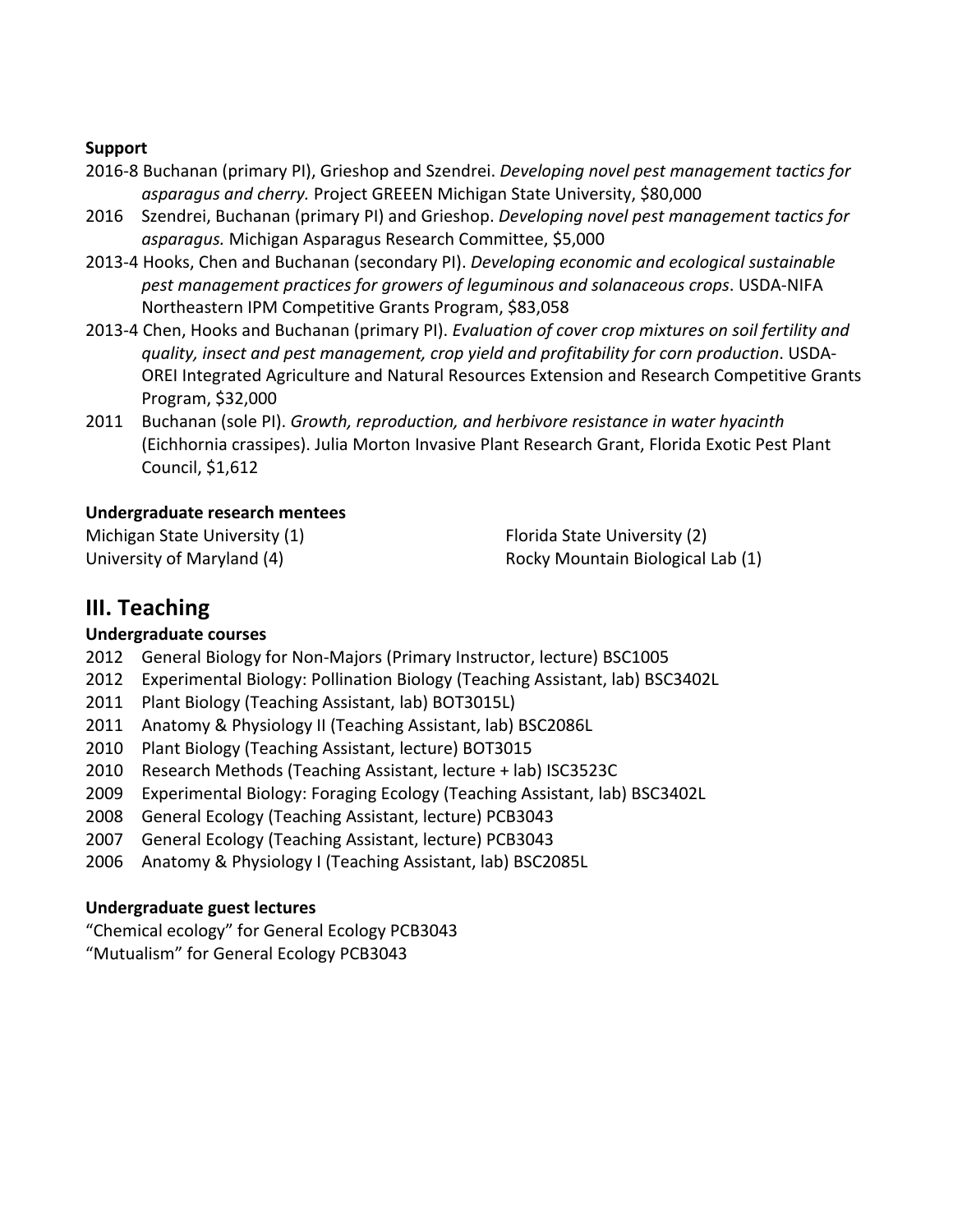# **IV. Extension/Outreach**

### **Publications**

- 2017 Buchanan et al. Squash bugs as pests of cucurbits in Michigan. http://msue.anr.msu.edu/news/squash\_bugs\_as\_pests\_of\_cucurbits\_in\_michigan
- 2016 Werling, Buchanan, and Szendrei. A tale of two cutworms: Cutworm control in asparagus. http://msue.anr.msu.edu/news/a\_tale\_of\_two\_cutworms\_cutworm\_control\_in\_asparagus
- 2015 Buchanan et al. Common and spotted asparagus beetle as pests of asparagus. http://vegetable.ent.msu.edu/images/asparagus-beetle-factsheet-7\_9\_15.pdf
- 2015 Buchanan et al. Squash vine borer as a pest of cucurbits in Michigan. http://msue.anr.msu.edu/uploads/files/AABI/factsheet\_squash\_vine\_borer.pdf
- 2015 Phillips and Buchanan. Squash vine borer biology and management. http://msue.anr.msu.edu/news/squash\_vine\_borer\_biology\_and\_management
- 2014 Buchanan and Hooks. Cover crops can improve soil quality and suppress weeds. University of Maryland Extension *Vegetable and Fruit Headline News* 5(7): 5-8
- 2014 Hooks, Buchanan, Chen, and Rosario-Lebron. Offing cover crops for weed suppression: Featuring the roller-crimper and other mechanical contraptions. University of Maryland Extension *Vegetable and Fruit Headline News* 5(6): 4-8
- 2013 Buchanan, Chen, and Hooks. Managing the weed seedbank with cover crops and tillage. University of Maryland Extension *Vegetable and Fruit Headline News* 4(10): 4-6
- 2013 Hooks, Buchanan, and Chen. The stale seedbed technique: a relatively underused alternative weed management tactic for vegetable production. University of Maryland Extension Vegetable *and Fruit Headline News* 4(5): 5-7
- 2013 Chen, Buchanan, and Hooks. Using reduced tillage and cover crop residue to manage weeds in vegetable production. University of Maryland Extension *Vegetable and Fruit Headline News*  $4(10): 1-4$

**Presentations** (m = grower's meeting, f = field demonstration)

- 2017 *Asparagus insect management update* (m) Oceana Asparagus Day, New Era, MI
- 2017 *Asparagus insect pest management* (m) Asparagus Advisory Council, Dewitt, MI
- 2016 *Habitat management for insect control* (f) Zilke Vegetable Farm Field Day, Milan, MI
- 2016 Asparagus research update (f) Oceana Research Tour, Oceana County, MI
- 2016 Asparagus insect pest management (m) Oceana Asparagus Day, New Era, MI
- 2016 *Managing Japanese beetle and asparagus miner in asparagus* (m) Great Lakes Expo, Grand Rapids, MI
- 2015 Asparagus research update (f) Oceana Research Tour, Oceana County, MI
- 2014 *Ecological effects of winter cover crops on organic vegetable production* (m) USDA-ARS-UMD Annual Trends in Agriculture Fall Symposium, Beltsville, MD
- 2014 *Native bees as crop pollinators* (m) MD Agricultural Pesticide Conference, Denton, MD
- 2014 Using cover crops for pest suppression in crookneck squash (m) MD Organic Food and Farming Association, Annapolis, MD
- 2014 Sustainable pest control: Using cover crops and tillage in vegetable crops (m) Eastern Shore Vegetable Meeting, Cambridge, MD